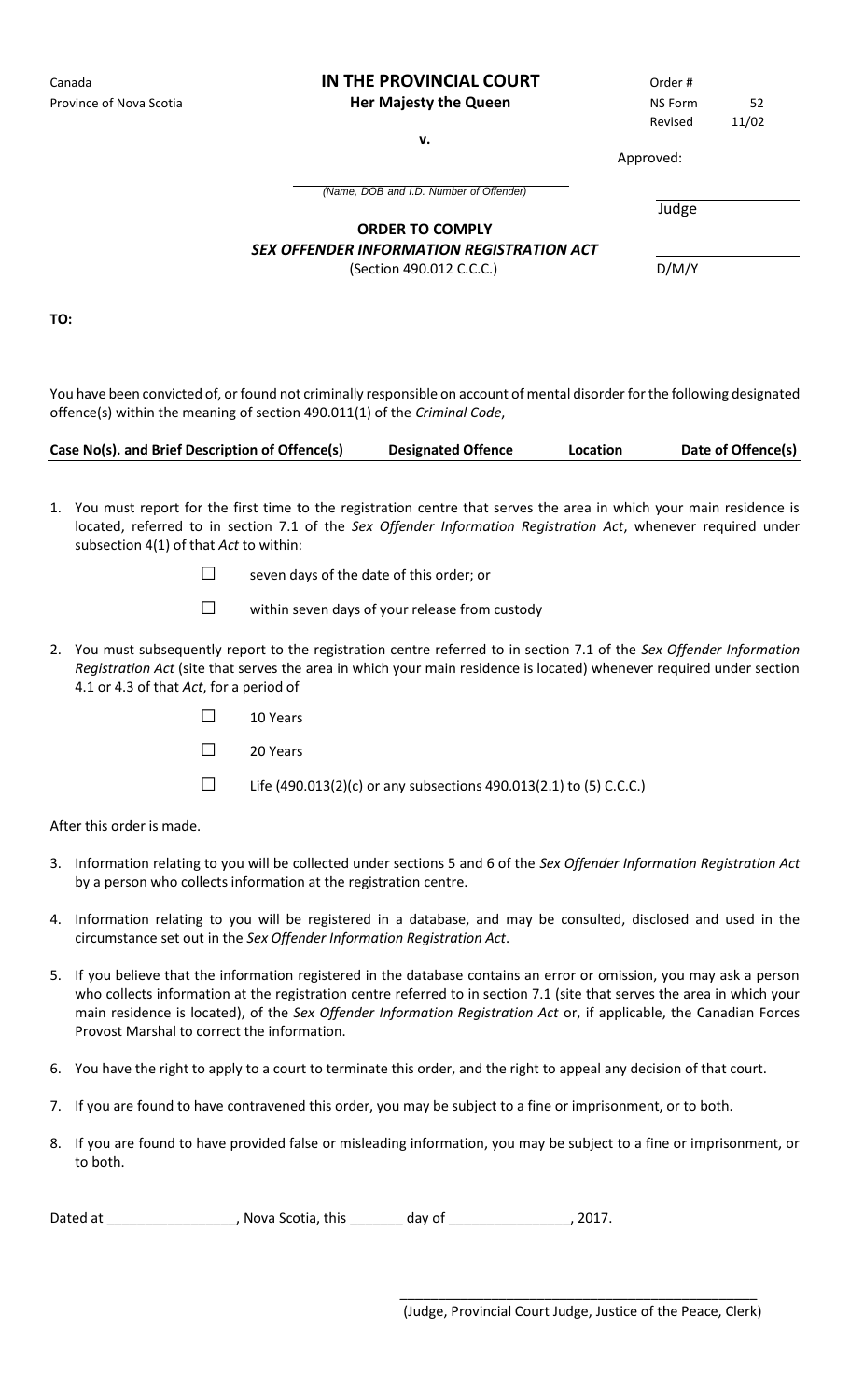#### THE *SEX OFFENDER INFORMATION REGISTRATION ACT* PROVIDES AS FOLLOWS:

- 4 (1) A person who is subject to an order shall report to a registration centre referred to in section 7.1 (centre that services area of main residence) within seven days — or, if they are required to report to a registration centre designated under the *National Defence Act*, within 15 days — after
	- (a) the order is made, if they are convicted of the offence in connection with which the order is made and
		- (i) they are not given a custodial sentence, (ii) they are ordered to serve a sentence of imprisonment intermittently under subsection 732(1) of
			- the *Criminal Code*, or (iii) they are the subject of a conditional sentence order made under section 742.1 of the *Criminal Code*;
	- (b) they receive an absolute or conditional discharge under Part XX.1 of the *Criminal Code*, if they are found not criminally responsible on account of mental disorder for the offence in connection with which the order is made;
		- (b.1) they receive an absolute or conditional discharge or are released from custody under Division 7 of Part III of the *National Defence Act*, if they are found not criminally responsible on account of mental disorder for the offence in connection with which the order is made;
		- (b.2) the imprisonment or detention to which they are sentenced for the offence in connection with which the order is made is suspended under section 215 or 216 of the *National Defence Act*;
	- (c) they are released from custody pending the determination of an appeal relating to the offence in connection with which the order is made; or
	- (d) they are released from custody after serving the custodial portion of a sentence for the offence in connection with which the order is made.
	- (3) If a sex offender is required to report to a registration centre designated under this *Act*, they shall report in person. If they are required to report to a registration centre designated under the *National Defence Act*, they shall report in person unless regulations are made under paragraph 227.2(a) of that *Act,* in which case they shall report in accordance with those regulations.
- (4) A sex offender shall not leave Canada before they report under this section.
- 4.1 (1) A sex offender shall subsequently report to the registration centre referred to in section 7.1,
	- (a) within seven days after they change their main residence or any secondary residence or, if they are required to report to a registration centre designated under the *National Defence Act*, within 15 days after the change;
	- (b) within seven days after they change their given name or surname or, if they are required to report to a registration centre designated under the *National Defence Act*, within 15 days after the change;
		- (b.1) within seven days after they receive a driver's licence or, if they are required to report to a registration centre designated under the *National Defence Act*, within 15 days after they receive it;
		- (b.2) within seven days after they receive a passport or, if they are required to report to a registration centre designated under the *National Defence Act*, within 15 days after they receive it; and
		- (c) at any time between 11 months and one year after they last reported to a registration centre under this *Act*.
- 4.2 A person shall report on the reporting dates established under only the most recent order or obligation under section 490.019 or 490.02901 of the *Criminal Code*, section 227.06 of the *National Defence Act* or section 36.1 of the *International Transfer of Offenders Act*.
- 4.3 (1) A sex offender who is outside Canada when they are required to report under section 4.1 shall report not later than seven days after they return to Canada.
- 5 (1) When a sex offender reports to a registration centre, they shall provide the following information to a person who collects information at the registration centre:
	- (a) their given name and surname, and every alias that they use;
	- (b) their date of birth and gender;
	- (c) the address of their main residence and every secondary residence or, if there is no such address, the location of that place;
	- (d) the address of every place at which they are employed or retained or are engaged on a volunteer basis or, if there is no address, the location of that place — the name of their employer or the person who engages them on a volunteer basis or retains them and the type of work that they do there;
	- (e) the address of every educational institution at which they are enrolled or, if there is no such address, the location of that place;
	- (f) a telephone number at which they may be reached, if any, for every place referred to in paragraphs (c) and (d), and the number of every mobile telephone or pager in their possession;
	- (g) their height and weight and a description of every physical distinguishing mark that they have;
	- (h) the licence plate number, make, model, body type, year of manufacture and colour of the motor vehicles that are registered in their name or that they use regularly;
- 5 (2) When a sex offender reports to a registration centre, the person who collects the information from them may ask them when and where they were convicted of, or found not criminally responsible on account of mental disorder for, an offence in connection with an order or with an obligation under section 490.019 or 490.02901 of the *Criminal Code*, section 227.06 of the *National Defence Act* or section 36.1 of the *International Transfer of Offenders Act*.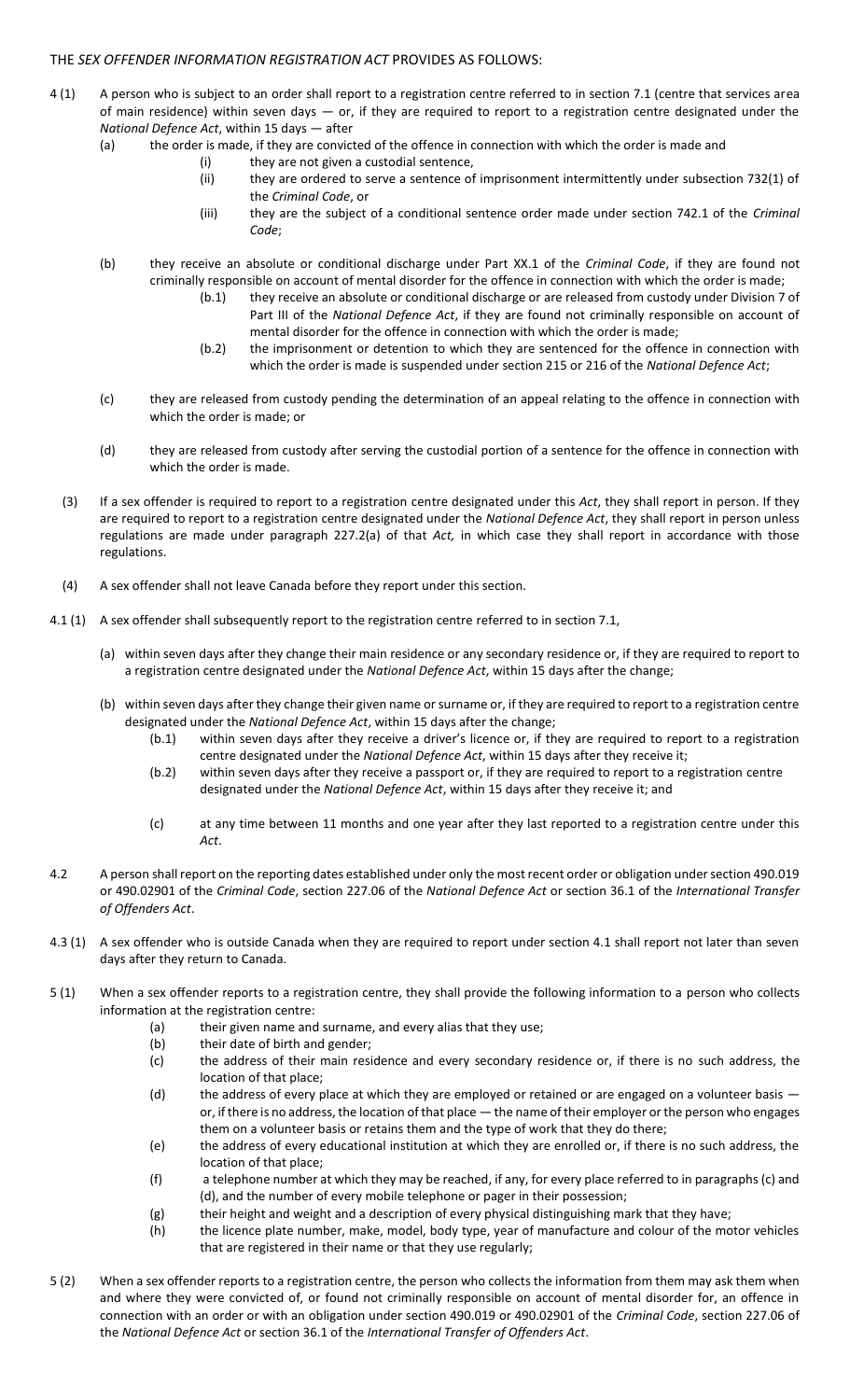- 5 (3) When a sex offender reports to a registration centre in person, the person who collects the information referred to in subsection (1) may record any observable characteristic that may assist in identification of the sex offender, including their eye colour and hair colour, and may require that their photograph be taken.
- 5.1 A sex offender shall, within seven days after the date of the change, notify a person who collects information at the registration centre referred to in section 7.1 of any change in the information that they have provided under paragraph 5(1)(d).
	- (1) Subject to subsection (1.1), a sex offender other than one who is referred to in subsection (1.01) shall notify a person who collects information at the registration centre referred to in section 7.1
		- (a) before the sex offender's departure of the dates of their departure and return and of every address or location at which they expect to stay in Canada or outside Canada — if they expect not to be at their main residence or any of their secondary residences for a period of seven or more consecutive days;
		- (b) within seven days after their departure of the date of their return and of every address or location at which they are staying in Canada or outside Canada — if they decide, after departure, not to be at their main residence or any of their secondary residences for a period of seven or more consecutive days or if they have not given a notification required under paragraph (a); and
		- (c) before departure or, if it is later, within seven days after the day on which the change is made of a change in address, location or date.
- 6 (1.1) A sex offender who is required to notify a person who collects information at a registration centre designated under the *National Defence Act* and who requests the Chief of the Defence Staff to make a determination under section 227.16 of that *Act* shall provide the information relating to the operation within seven days after the date of their departure unless the determination is made during that period.
- 7 A sex offender who is under 18 years of age has the right to have an appropriate adult chosen by them in attendance when they report to a registration centre and when information is collected.
- 7.1 For the purposes of sections 4, 4.1, 4.3, 5.1 and 6, the registration centre is one that is designated under paragraph 18(1)(d) or subsection 19(1) that serves the area of the province in which the sex offender's main residence is located, unless a registration centre designated under paragraph 227.2(e) of the *National Defence Act* serves a class of persons of which the sex offender is a member or the area in which the unit of the Canadian Forces in which the sex offender is serving is located.

## THE *CRIMINAL CODE* PROVIDES AS FOLLOWS:

- 490.031 (1) Every person who, without reasonable excuse, fails to comply with an order made under section 490.012 or under section 227.01 of the *National Defence Act* or with an obligation under section 490.019 or 490.02901, under section 227.06 of the *National Defence Act* or under section 36.1 of the *International Transfer of Offenders Act* is guilty of an offence and liable
	- (a) on conviction on indictment, to a fine of not more than \$10,000 or to imprisonment for a term of not more than two years, or to both; or
	- (b) on summary conviction, to a fine of not more than \$10,000 or to imprisonment for a term of not more than six months, or to both.

#### 490.0311 Every person who knowingly provides false or misleading information under subsection 5(1) or 6(1) of the *Sex Offender Information Registration Act* is guilty of an offence and liable

- (a) on conviction on indictment, to a fine of not more than \$10,000 or to imprisonment for a term of not more than two years, or to both; or
- (b) on summary conviction, to a fine of not more than \$10,000 or to imprisonment for a term of not more than six months, or to both.

I have received a copy of this Order, it has been read to or by me. I have read or have had read to me Sections 4 to 7 of the *Sex Offender Information Registration Act* and Sections 490.031 and 490.0311 of the *Criminal Code* and I understand the meaning of this Order and those mentioned sections.

\_\_\_\_\_\_\_\_\_\_\_\_\_\_\_\_\_\_\_\_\_\_\_\_\_\_\_\_\_\_\_\_\_\_\_\_\_\_\_\_\_\_\_\_ \_\_\_\_\_\_\_\_\_\_\_\_\_\_\_\_\_\_\_\_\_\_\_\_\_\_\_\_\_\_\_\_\_\_\_\_\_\_\_\_\_\_\_\_

| Dated at | . Nova Scotia, this | dav of | 2017 |
|----------|---------------------|--------|------|
|----------|---------------------|--------|------|

Witness **Signature of Person subject to this Order** Signature of Person subject to this Order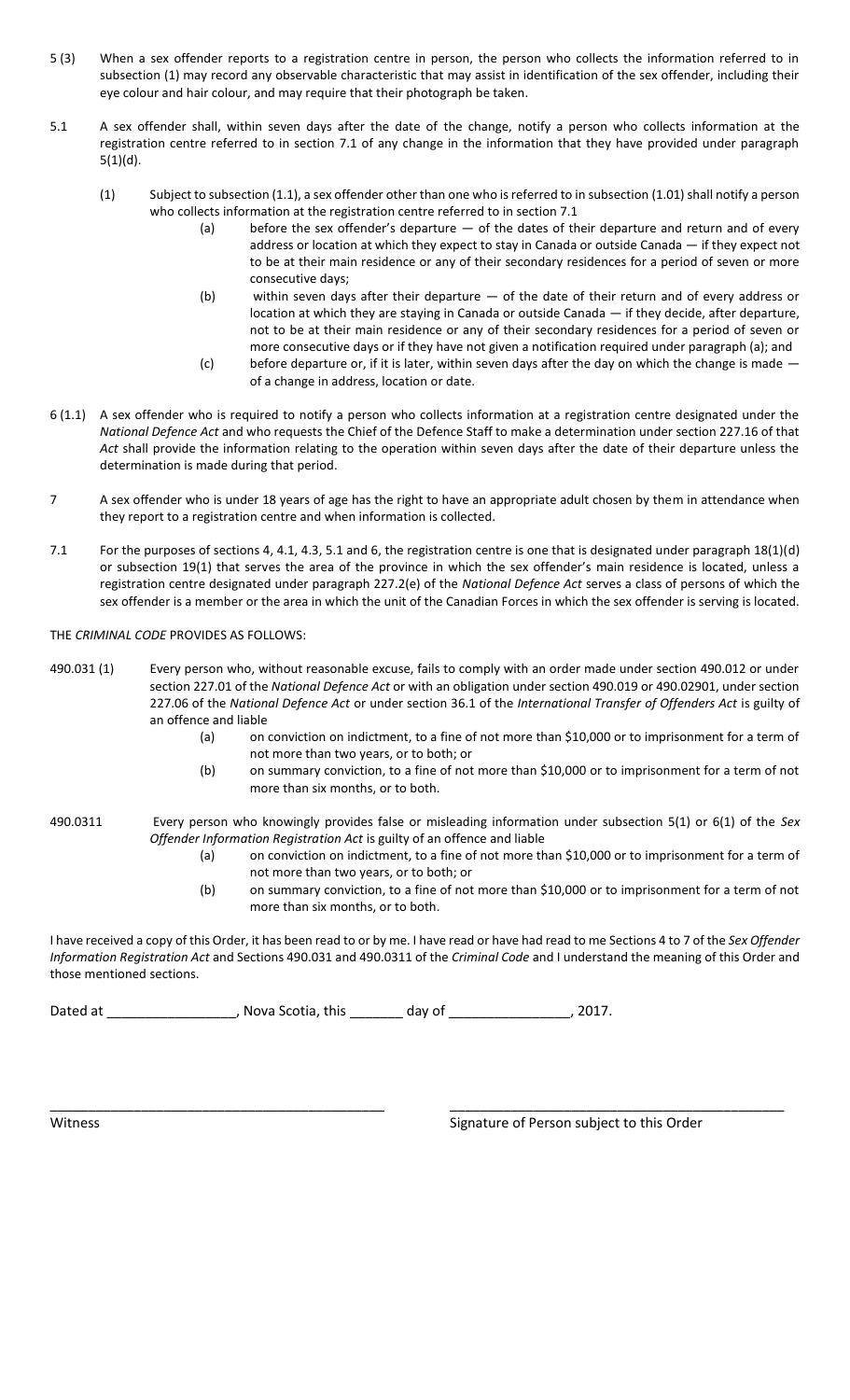# **Nova Scotia Sex Offender Registration (NSSOIRC) Toll Free 1-866-728-2872 Mailing Address: 3139 Oxford Street Halifax, Nova Scotia B3J 3E1**

# **Important information for persons Ordered to Comply with the Sex Offender Information Registration Act (Sections 4 to 7 of SOIRA; Sections 490.031 and 490.0311** *Criminal Code***)**

#### **Where do I Report?**

You should report to the registration centre closest to where you live, A list of the registration centres in Nova Scotia is on the reverse side of this sheet. If you are not sure where to report, call **1-866-728-2872** toll free, **Monday to Friday, between 8 a.m. and 4 p.m.** 

### **When do I Report for the First Time?**

You must report within 7 days after:

- You are found guilty and the Order is made but you are not sentenced to custody;
- You are found guilty and are serving an intermittent sentence;
- You are released from custody, having been found not criminally responsible due to a mental disorder and given an absolute or conditional discharge;
- You are released from custody after serving your sentence.

**Note: You are not allowed to leave Canada before you report for the first time.**

#### **Are there other times I must Report?**

You must report in person once a year for as long as your Order to Comply (Form 52) is in effect. Report anytime between 11 months and 1 year after you last reported to a registration centre. See the back for the Registration Centre that serves you main address and call the number to make an appointment to have your annual registration completed.

You must report:

- within 7 days of changing your address;
- within 7 days of changing your first or last name;
- within 7 days of a change of employment or volunteer information.

**These changes may be made by calling the toll-free number at the top of the page.**

### **What happens if I am Traveling?**

If you plan on being away from your main residence for more than 7 consecutive days then you must:

- before leaving contact the NSSOIRC (see above for toll free number) with the estimated dates of departure and return as well as all locations where you expect to be staying in Canada;
- if after leaving you decide to be gone for more than a week then you must provide your locations and estimated return dates within 7 days of your actual departure dates;
- while away if there are any changes in address, location or dates then they must be reported within 7 days of those changes.

#### **What Information do I need when I Register?**

You must bring photo ID with you to the registration centre.

You must provide the following information:

- first and last name, and every other name you are known by; - date of birth and gender;
- main address and every other place you regularly live;
- the address of every place that you work or volunteer and the name of your employer or person who engages you on a volunteer basis and the type of work you do there;
- address of every school you are enrolled in;
- phone numbers for all the above addresses as well as any pagers and cell phone numbers in your possession;
- height, weight, and a description of every distinguishing physical mark and tattoo you have;
- the license plate number, make, model, body type, year of manufacture and colour of the motor vehicles that are registered in your name, or that you use regularly.

You may also be asked to provide information about:

- where and when you were convicted of the offence that resulted in your Order or Obligation to Comply;
- where and when you were found not criminally responsible due to a mental disorder for the offence that resulted in your Order or Obligation to Comply.

The person collecting information may also record your hair and eye colour and may require that your photograph and fingerprints be taken.

#### **What happens if I do not Report or if I give False Information?**

If you do not report as required, or if you give false or misleading information, you may be charged with a criminal offence and be fined up to \$10,000, go to prison for up to 2 years, or both.

### **What if I am under 18 years of age?**

You have the right to have an appropriate adult with you when you report to a registration centre and information is collected.

### **How can I end my term for Reporting?**

You may apply to the Court for a Termination Order after the following time periods of your most recent Order:

- for a 10-year Order, after 5 years;
- for a 20-year Order, after 10 years
- for a Life Order, after 20 years.

You may also apply for a Termination Order if you receive a Pardon.

If you are unsuccessful in your application for a Termination Order you must wait 5 years before re-applying.

This information sheet is only a summary of your obligations. Please see a lawyer for advice. Refer to the *Act* for the specific wording:<http://www.parl.ca/DocumentViewer/en/37-3/bill/C-16/royal-assent>